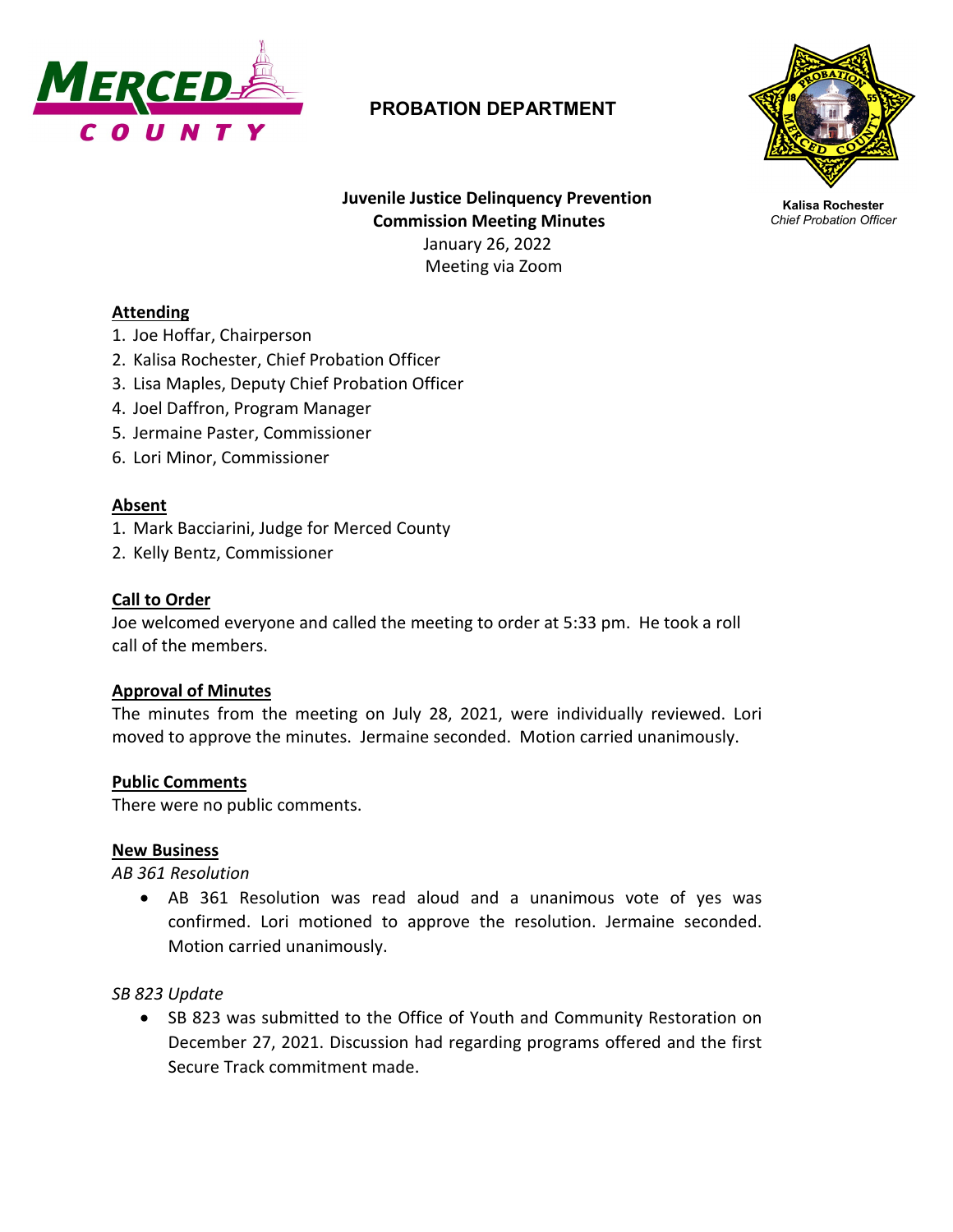# *Breaking Barriers*

• Chief Rochester provided updates regarding Breaking Barriers programs and community events held, and upcoming projects such as a potential People's Pantry.

## *Resignation*

• Joe informed the commission of the recent resignation of Sandra Stevens.

# *Commissioner Applicant*

• Linda Levesque introduced herself to the commission and provided her extensive background in education. Joe will contact Judge Bacciarini regarding her future swearing-in.

# *Board of State Community Corrections*

• Joe will reach out to Beth Gong to set up a date when she can attend a future JJDP Commission meeting.

# *Delinquency Prevention Component Responsibilities*

• Joe reviewed the responsibilities of the prevention portion of the commission and the need for more commissioners and youth advocacy to prevent youths from entering the system.

## **Old Business**

- Merced National Night out was a successful and positive public interaction.
- Early Intervention Program currently has two officers assigned to the program and will continue to hand out JJDP Commission brochures at upcoming events.
- Advocacy in the Education System had MCOE host parent Cafes and District Attorney's SAFE Program.

### **Roundtable Discussion**

- Coach Jermaine Pastor provided a Day of Service flyer for the upcoming date of February 12<sup>th</sup> and suggested volunteers where JJDP can promote their flyers and pursue community awareness and recruitment.
- Upcoming Youth Council will be held on January  $30<sup>th</sup>$  for minors held at the Juvenile Justice Complex to allow them to be involved in decisions that will have a direct effect on their living environment.